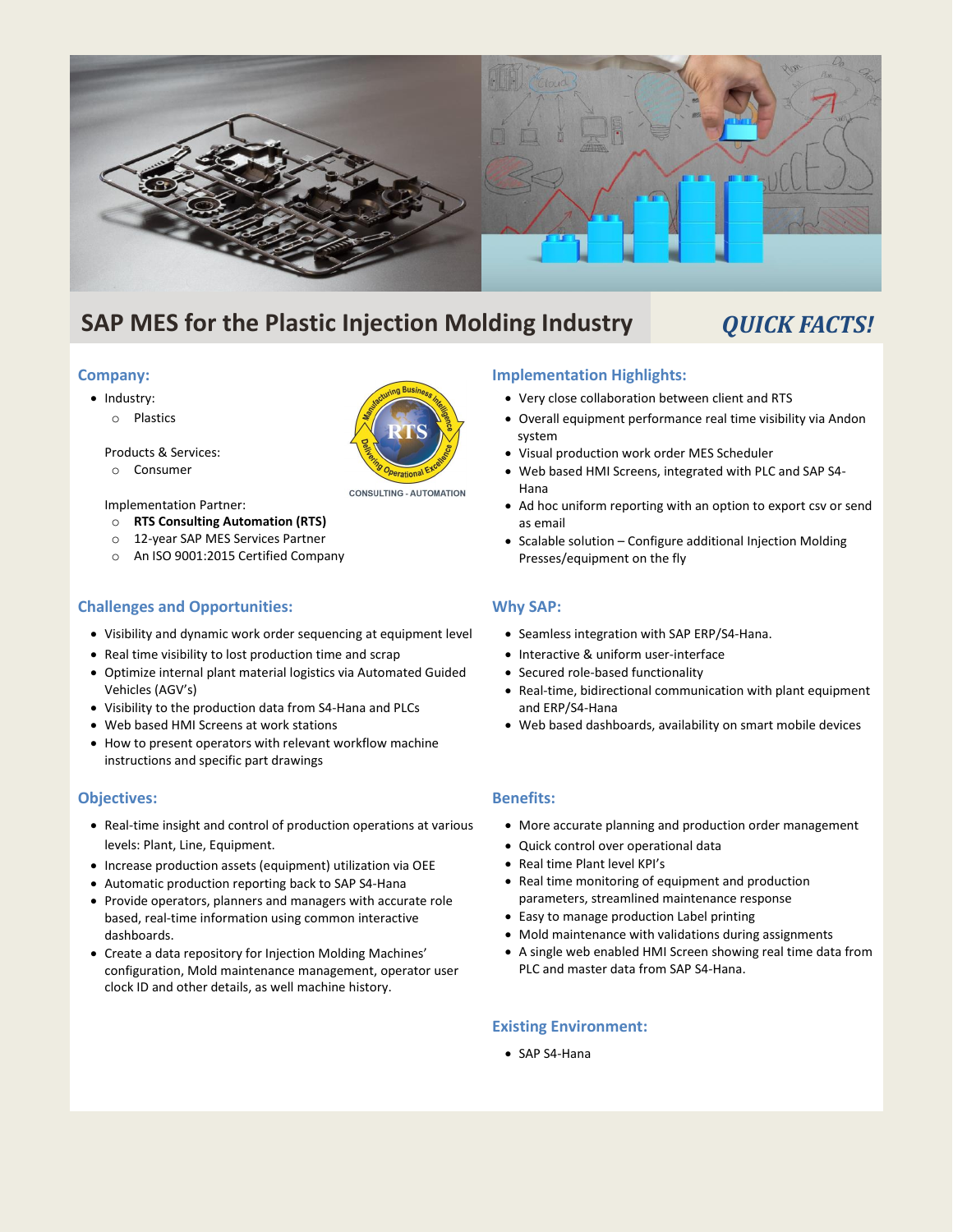#### **Overview**

SAP MII solves the disconnect between the plant floor and the enterprise business system; enabling manufacturers to become adaptive, profitably replenishing their supply networks while dynamically responding to unpredictable change.

By leveraging the capabilities of SAP MII, RTS delivered specific Manufacturing Execution System (MES) functionality for the plastics industry. This MES system can effectively regulate the production process, increase equipment/production resource tool (PRT) utilization, improve production efficiency, provide important shop floor KPI's, all while being flexible enough to add new machines/equipment on the fly.

It also solves the following major problems for the plastics industry:

- Mold Maintenance
- **Traceability**
- Real time visibility to the plant floor
- Poor visibility to the production data
- Product Quality

The SAP MES application increases company flexibility and makes them more agile to adjust to market requirements quickly as it not only provides up to the minute production status but also provides various means to control and adjust production.

The application is integrated with SAP ERP/S4 Hana and with shop floor PLCs which are connected to the Injection Molding machines. This extended connectivity allows the users to see important contextual data from both, the local dedicated dashboard or mobile devices.

#### **Machine Availability & KPI's**

Based on when the machine is scheduled to run, the Andon dashboard indicates each work center status with its actual current cycle time. This enables the supervisors/plant managers to keep an eye on the overall status of the plant from a single dashboard, with a drill down to equipment allowing quick corrective action when needed.



#### **Visual Order Schedule Planner**

| <b>Suitable Motive</b>              |                                  |               |                                                                                                             |                                                              |                                                    |                   |    |                                                                                                                           |               |                                                                                                                                                                                                                                                                                                                                                                                                                                                                            |                                                                                                |                          |                   | $\sim$ $\sim$ |
|-------------------------------------|----------------------------------|---------------|-------------------------------------------------------------------------------------------------------------|--------------------------------------------------------------|----------------------------------------------------|-------------------|----|---------------------------------------------------------------------------------------------------------------------------|---------------|----------------------------------------------------------------------------------------------------------------------------------------------------------------------------------------------------------------------------------------------------------------------------------------------------------------------------------------------------------------------------------------------------------------------------------------------------------------------------|------------------------------------------------------------------------------------------------|--------------------------|-------------------|---------------|
| To the funeral                      |                                  |               |                                                                                                             |                                                              |                                                    |                   |    |                                                                                                                           |               |                                                                                                                                                                                                                                                                                                                                                                                                                                                                            |                                                                                                |                          |                   |               |
| more than 4-states.                 |                                  |               |                                                                                                             |                                                              |                                                    |                   |    |                                                                                                                           |               |                                                                                                                                                                                                                                                                                                                                                                                                                                                                            | <b>SERVICE</b>                                                                                 |                          |                   |               |
|                                     |                                  |               | 000 - Delbarr   Grand   George   G.   Grand   Grand   Del   Grand   The   Grand   Car   Grand   Gr.   Grand |                                                              |                                                    |                   |    |                                                                                                                           |               |                                                                                                                                                                                                                                                                                                                                                                                                                                                                            |                                                                                                |                          |                   |               |
|                                     | $-$                              |               |                                                                                                             | me monitore monitore.                                        |                                                    |                   | -- |                                                                                                                           |               |                                                                                                                                                                                                                                                                                                                                                                                                                                                                            | $100 - 100 - 100$                                                                              |                          |                   |               |
|                                     | <b>College Commencer Service</b> |               |                                                                                                             | <b>CONTRACTOR</b> ON CONSUMIST DESCRIPTION <b>CONTRACTOR</b> |                                                    |                   |    |                                                                                                                           |               |                                                                                                                                                                                                                                                                                                                                                                                                                                                                            |                                                                                                |                          |                   |               |
|                                     | _____                            | <b>STATE</b>  | ______                                                                                                      | considered personnels son see                                |                                                    |                   |    | $\frac{1}{2} \left( \frac{1}{2} \right) \left( \frac{1}{2} \right) \left( \frac{1}{2} \right) \left( \frac{1}{2} \right)$ | ٠             | $\frac{1}{2} \left( \frac{1}{2} \right) \left( \frac{1}{2} \right) \left( \frac{1}{2} \right) \left( \frac{1}{2} \right) \left( \frac{1}{2} \right) \left( \frac{1}{2} \right) \left( \frac{1}{2} \right) \left( \frac{1}{2} \right) \left( \frac{1}{2} \right) \left( \frac{1}{2} \right) \left( \frac{1}{2} \right) \left( \frac{1}{2} \right) \left( \frac{1}{2} \right) \left( \frac{1}{2} \right) \left( \frac{1}{2} \right) \left( \frac{1}{2} \right) \left( \frac$ | $-$                                                                                            |                          |                   |               |
|                                     | ____                             |               |                                                                                                             | INTERNATIONAL ORDER ORDER DESCRIPTION AND CONTROL CONTROL    |                                                    |                   |    |                                                                                                                           | ۰             |                                                                                                                                                                                                                                                                                                                                                                                                                                                                            | and the control of the con-                                                                    |                          |                   |               |
|                                     | ____                             |               |                                                                                                             | constitute detectional and set in                            |                                                    |                   |    |                                                                                                                           | $\sim$        |                                                                                                                                                                                                                                                                                                                                                                                                                                                                            | we will be a con-                                                                              |                          |                   |               |
|                                     | ------                           |               | demonstrated and convenience provided and the pro-                                                          |                                                              |                                                    |                   |    |                                                                                                                           | $\sim$        |                                                                                                                                                                                                                                                                                                                                                                                                                                                                            | ----                                                                                           |                          |                   |               |
|                                     | ____                             | ---           |                                                                                                             | seem the concentrate perdebates deal and in                  |                                                    |                   |    |                                                                                                                           |               |                                                                                                                                                                                                                                                                                                                                                                                                                                                                            | <b>CONTRACT</b>                                                                                |                          | <b>STATISTICS</b> |               |
|                                     |                                  |               |                                                                                                             |                                                              | concernments and construction service. Service and |                   |    |                                                                                                                           | ۰             |                                                                                                                                                                                                                                                                                                                                                                                                                                                                            | <b>SERVICE</b>                                                                                 |                          | $\cdots$          |               |
|                                     |                                  | $-$           | <b>MARKETING AND ARR DESCRIPTION</b>                                                                        |                                                              |                                                    | <b>CONTRACTOR</b> |    |                                                                                                                           |               |                                                                                                                                                                                                                                                                                                                                                                                                                                                                            | $-0.0000$                                                                                      | $\overline{\phantom{a}}$ |                   | $\sim$        |
|                                     |                                  | $\frac{1}{2}$ |                                                                                                             |                                                              | development announcement and                       |                   |    | sense. sense.                                                                                                             | $\rightarrow$ |                                                                                                                                                                                                                                                                                                                                                                                                                                                                            | $\frac{1}{2} \left( \frac{1}{2} \right) \left( \frac{1}{2} \right) \left( \frac{1}{2} \right)$ | $\sim$                   | <b>COLLEGE</b>    |               |
| <b>Presence to drug advertising</b> |                                  |               |                                                                                                             |                                                              |                                                    |                   |    |                                                                                                                           |               |                                                                                                                                                                                                                                                                                                                                                                                                                                                                            | <b>HABAYAY ARE</b>                                                                             |                          |                   |               |

Orders with specific details are downloaded from SAP S4-Hana in the background and are displayed in a searchable table which allows the operator to search with any keyword from the order details. The orders can be assigned to any of the work centers based on the health of the Mold (which is highlighted in red, if there is an issue).

The visual Order Schedule Planner provides a **graphical** illustration of the schedule that can help the Plant/Line manager plan, coordinate, and track specific orders easily. The orders can be stopped/started, rescheduled or assigned to any other work center by dragging and dropping it.



#### **Reports**

Collecting huge amounts of data is meaningless unless it provides contextualized information to help solve a problem. The ad hoc reports provided by the solution highlight problem areas. For e.g., the downtime report shows the duration of the downtime in a Pareto chart with reason codes, identifying the most notorious reasons of downtime visually. Similarly, the reject reports identify the biggest reason for scrap. Other reports provided by the solution are Color Change, Efficiency, Open orders, Production and Tooling Reports.



All the ad hoc reports provide options to export the data as csv or send it as an email.